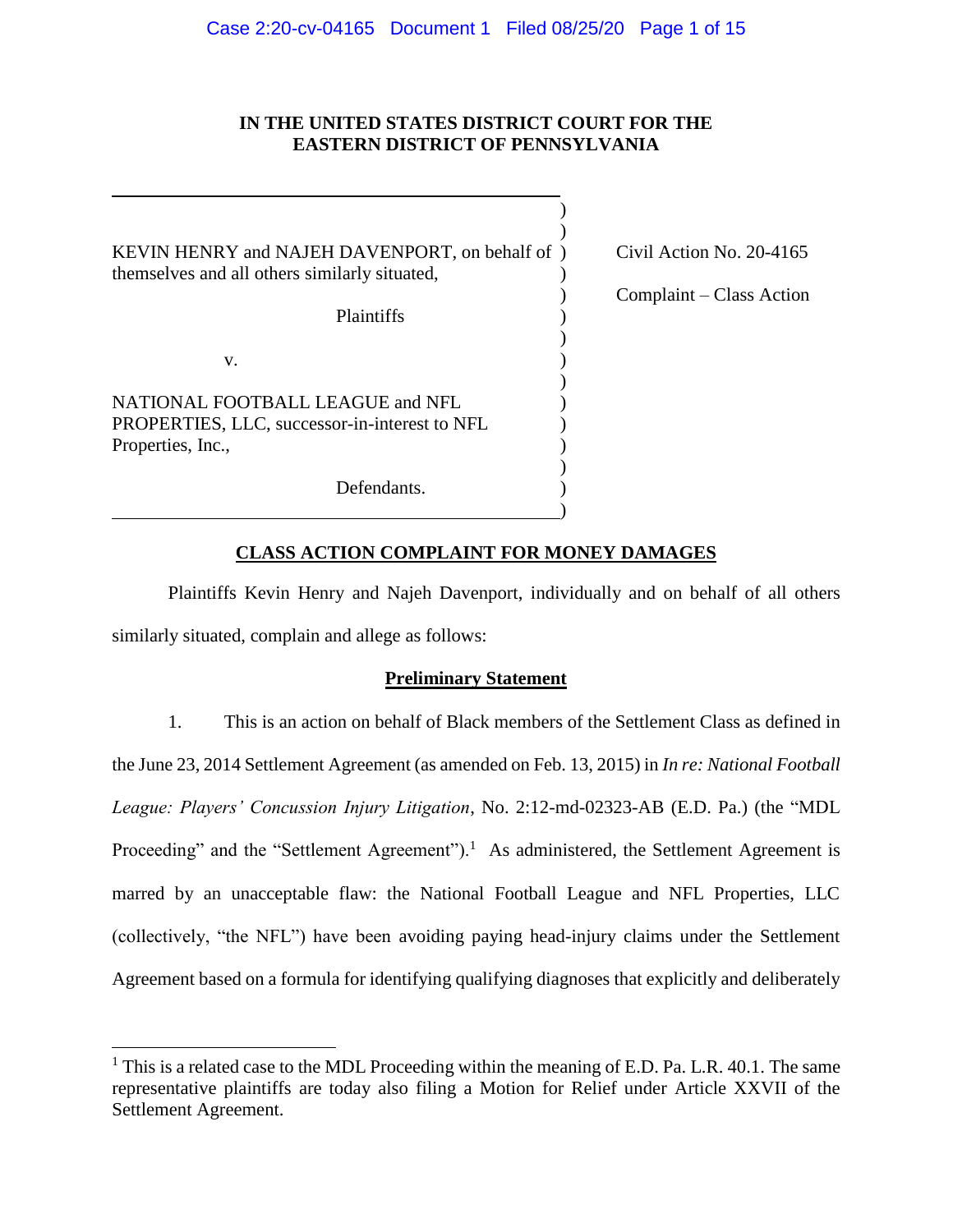### Case 2:20-cv-04165 Document 1 Filed 08/25/20 Page 2 of 15

discriminates on the basis of race. When being evaluated for the Qualifying Diagnoses of Neurocognitive Impairment, Black former players are automatically assumed (through a statistical manipulation called "race-norming") to have started with worse cognitive functioning than White former players. As a result, if a Black former player and a White former player receive the exact same raw scores on a battery of tests designed to measure their current cognitive functioning, the Black player is presumed to have suffered less impairment, and he is therefore less likely to qualify for compensation. The effects of race-norming "can be extremely consequential, and the adjustments may often make the difference in a clinician's determination of cognitive impairment . . . for Retired NFL Players seeking benefits under the Agreement." Decision of Special Masters Regarding Najeh Davenport at 7 (Aug. 20, 2020) ("SM Decision").

2. The NFL's actions were designed to, and did, make it far more difficult for Black retirees to receive benefits for the brain injuries which are a routine result of playing pro football. But even in cases where the Defendants' actions did not prevent Black retirees from receiving benefits, those actions harmed every member of the proposed class by subjecting them to intentional discrimination on the basis of race.

3. Although racial categorizations can be arbitrary, several estimates place the proportion of current pro football players who are Black at 65-70%. On information and belief, a majority of the Settlement Class can also be identified as Black. The NFL's scheme – executed through the League-sponsored Settlement Agreement – is particularly insidious because it presumes Black retirees to be less intelligent than their non-Black fellow retirees.

4. The NFL's enforcement of the Settlement Agreement treats the League's Black retirees as second-class citizens, or worse, by presuming that their pre-football cognitive abilities were lower than those of their White teammates. This presumption of inferiority is then used to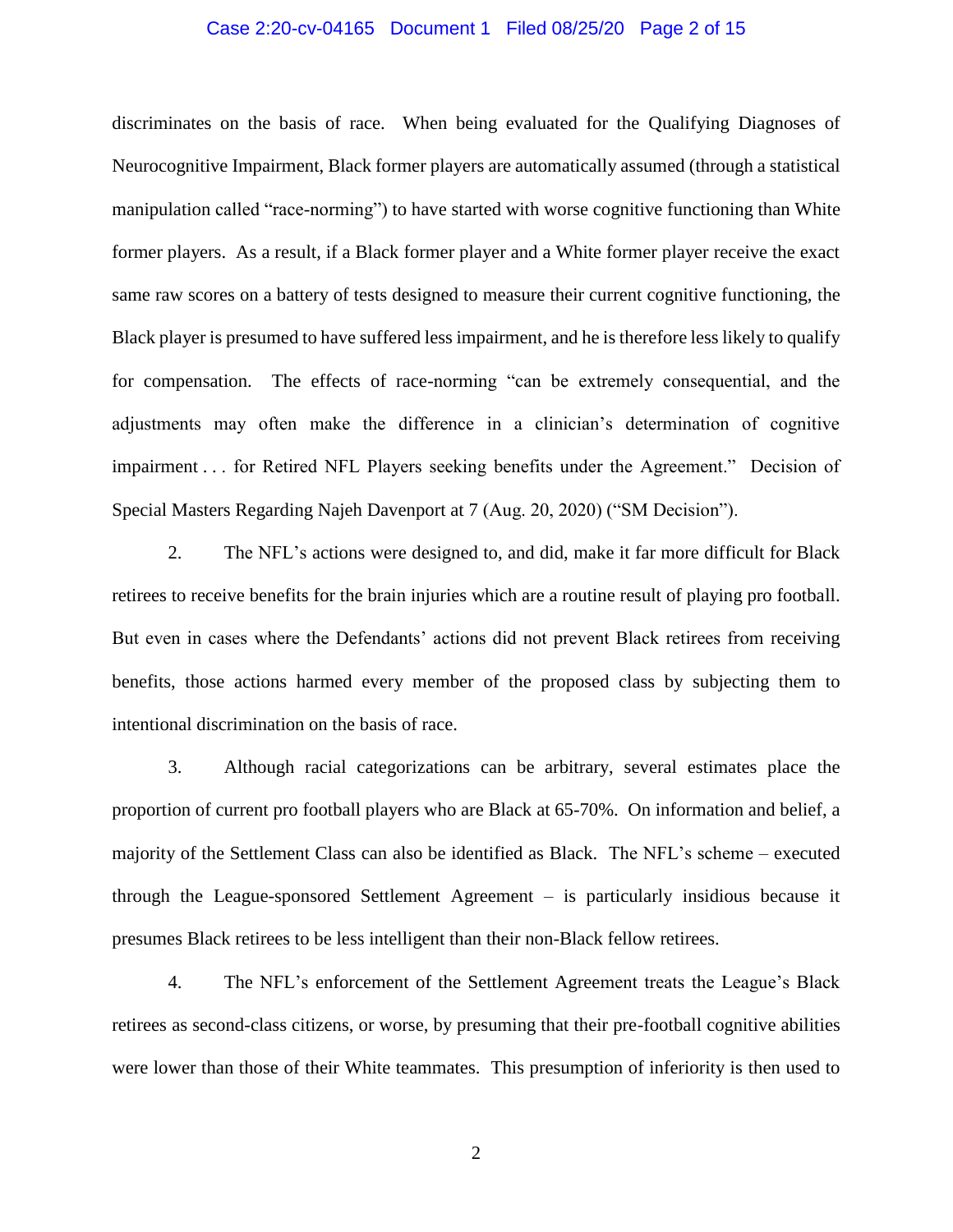### Case 2:20-cv-04165 Document 1 Filed 08/25/20 Page 3 of 15

explain away and to avoid paying compensation for Black retirees' post-football neurocognitive shortfalls. In this way, the NFL has ensured that fewer Black retirees will receive benefits under the Settlement Agreement. Yet even in cases where Black retirees surmount the obstacle erected by the NFL, and receive benefits, those retirees are subjected to the same discriminatory acts by the League, through the manipulation of their cognitive testing scores.

5. On information and belief, the NFL expected and intended this result in drafting, interpreting, and enforcing the Settlement Agreement. Simply stated, the League sought to reduce the total cost of benefits paid to the Settlement Class, by greatly reducing benefits to the Black retirees who today make up a majority of both the Settlement Class and the NFL's workforce.

#### **Parties**

6. Plaintiff Kevin Henry, a Black retiree, played in the NFL for eight years between 1993 and 2000, all for the Pittsburgh Steelers, retiring at the age of 33. During his playing career, Mr. Henry suffered multiple concussions, at least one of which was severe enough to cause him to miss playing time. Since retirement, Mr. Henry has suffered from persistent headaches, depression, emotional volatility, memory loss and impaired cognitive ability. These symptoms have left Mr. Henry unable to hold a job for the past eight years, and increasingly unable to perform the activities of daily living. Pursuant to the Settlement Agreement, on August 2, 2017, Mr. Henry received a neurological examination by a Monetary Award Fund ("MAF") Physician. The MAF Physician concluded that Mr. Henry's test scores qualified him for Level 1.5 Neurocognitive Impairment in one domain (executive functioning), and for Level 2 Neurocognitive Impairment in two domains (learning and memory, and language). Nonetheless, Mr. Henry's claim for benefits was denied. On December 5, 2019, Mr. Henry received a second neurological evaluation under the Settlement Agreement. This time, the evaluating clinician adjusted Mr. Henry's raw scores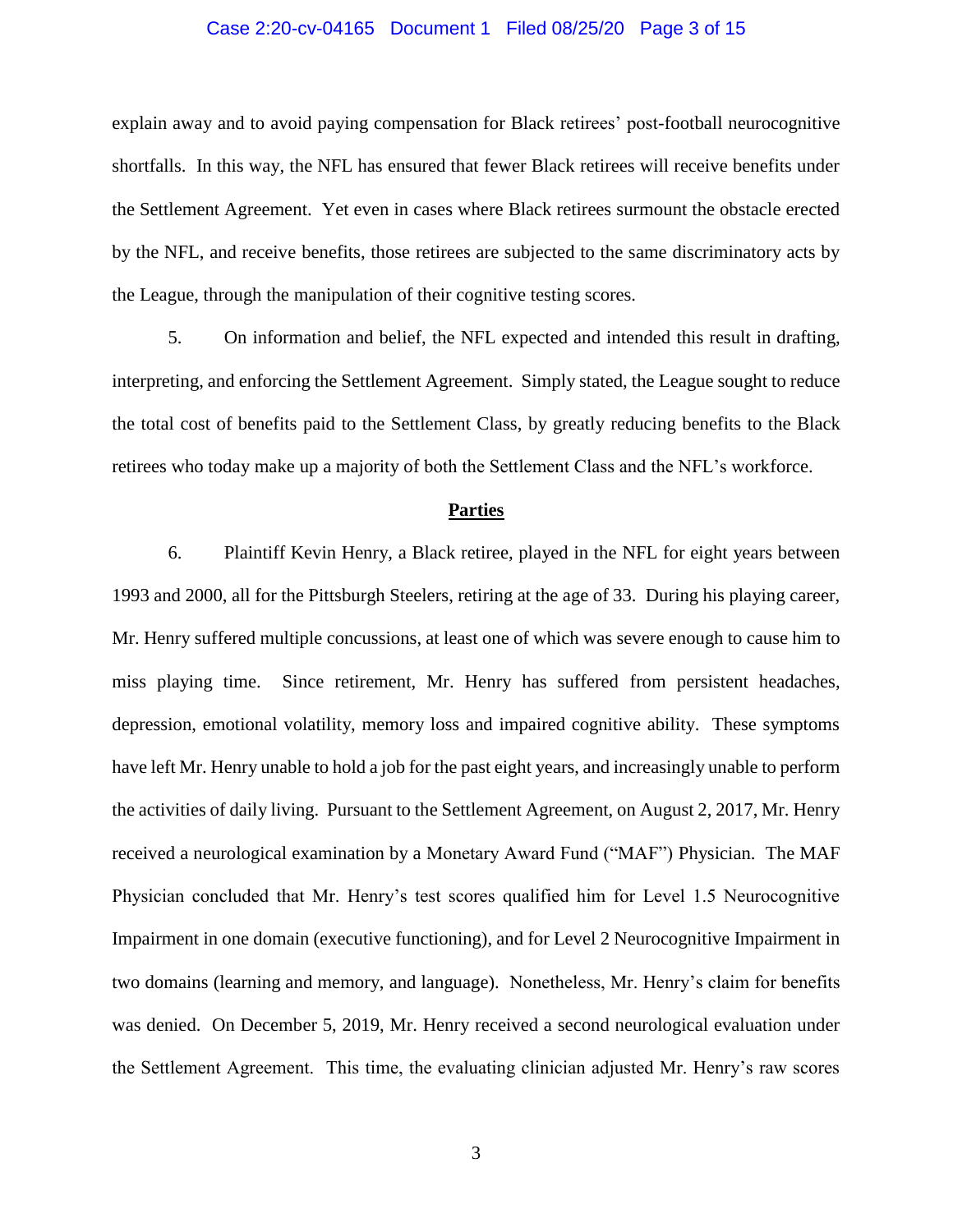### Case 2:20-cv-04165 Document 1 Filed 08/25/20 Page 4 of 15

using a "Full Demographic Model . . . which includes age, education, race/ethnicity, and gender." The clinician determined that Mr. Henry's test scores did not qualify him for Level 1.5 or Level 2 Impairment in any category. In explaining the discrepancy with the prior round of testing, the clinician wrote: "different normative comparison [*i.e.*, race] groups were used at the previous evaluation, which also may account for some discrepancies in the standard scores and meeting impairment criteria." Mr. Henry intends to make an additional, future application for benefits under the Settlement Agreement.

7. Plaintiff Najeh Davenport, a Black NFL retiree, played in the League for seven years between 2002 and 2008 for the Green Bay Packers, Pittsburgh Steelers, and Indianapolis Colts, retiring at the age of 29. During his playing career, Mr. Davenport suffered over 10 concussions, one of which was associated with an orbital fracture and loss of consciousness. After multiple episodes of head impact, Mr. Davenport experienced ringing in his ears, double vision, headaches, and photophobia. Since retirement, Mr. Davenport has suffered from memory loss, progressive cognitive decline, and depression, and is unable to perform basic household chores. Pursuant to the Settlement Agreement, Mr. Davenport received a neurological evaluation by a MAF Physician on November 5, 2019. Without adjusting his raw scores based on a Black-specific reference population, the MAF Physician concluded that Mr. Davenport's test scores qualified him for Level 1.5 Neurocognitive Impairment in one domain (executive functioning), and for Level 2 Neurocognitive Impairment in another domain (language). Mr. Davenport received a Notice of Monetary Award from the Claims Administrator indicating that he would receive compensation. But the NFL appealed Mr. Davenport's claim determination, arguing in part that, "based on the NFL Parties' independent re-calculation of Mr. Davenport's" scores, and "applying the industry standard Heaton [*i.e.*, race-based] norms, Mr. Davenport did not demonstrate the requisite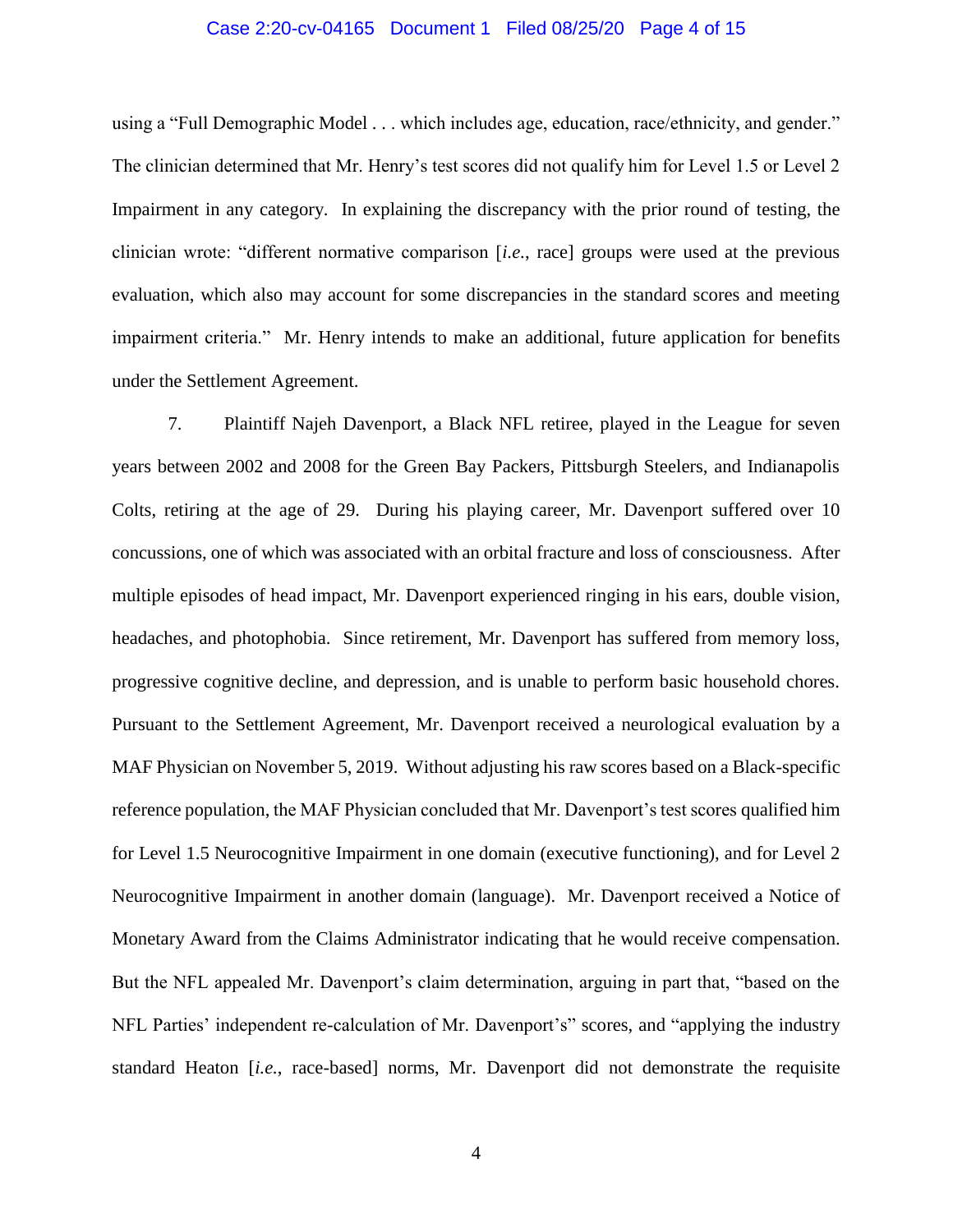### Case 2:20-cv-04165 Document 1 Filed 08/25/20 Page 5 of 15

cognitive impairment in *any* domain." (Emphasis in original). As the NFL put it, the use of racial norms would have "materially and critically affected the outcome of Mr. Davenport's claim." On August 20, 2020, the Special Master issued a decision in the NFL's appeal of Mr. Davenport's monetary award, observing that there was "no clear indication as to how any demographic adjustments factored into Mr. Davenport's . . . scores." SM Decision at 11. The Special Master therefore remanded the case to the Claims Administrator to determine whether the neuropsychologist's reasons not to use the Black reference population norms overcame what the Special Masters determined was the presumption that Black players would be assessed using Black population norms.. SM Decision at 12.

8. Defendant the National Football League is the largest sports league in the United States as well as the world, with annual revenue in 2018 of \$14.5 billion. It is an unincorporated association headquartered in New York and organized under the laws of New York. The NFL transacts business throughout the United States as well as abroad, and is a party to the Settlement Agreement.

9. Defendant NFL Properties LLC is a Delaware limited liability company headquartered in New York. It is a wholly owned subsidiary of NFL Ventures, L.P., a Delaware limited partnership. NFL Properties LLC is a party to the Settlement Agreement.

#### **Venue and Jurisdiction**

10. This Court has subject-matter jurisdiction pursuant to 28 U.S.C. §§ 1331 and 1343. Both Defendants are subject to personal jurisdiction in this Court because they both do business in this District, and because the MDL Proceeding was filed and continues to be active here. Venue is proper in this District pursuant to 28 U.S.C. § 1391(b)(2) because a substantial part of the events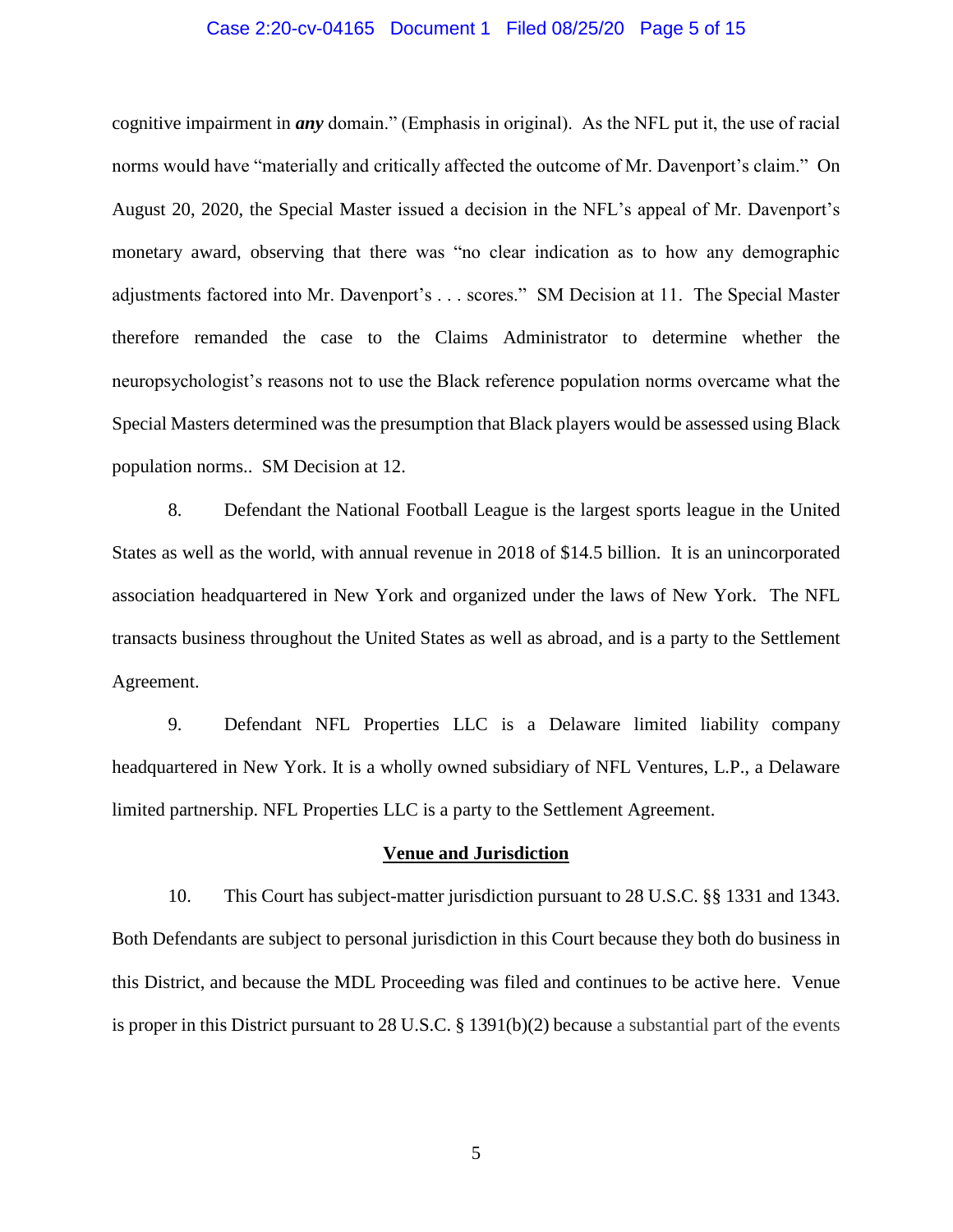### Case 2:20-cv-04165 Document 1 Filed 08/25/20 Page 6 of 15

or omissions giving rise to the claim occurred here, and likewise because the MDL Proceeding was filed and continues to be active here.

#### **Statement of Facts**

## **A. The MDL Settlement Agreement and the Settlement Class**

11. In 2011, after learning of the deaths of former players from a form of dementia induced by repeated brain trauma, retired NFL players began filing personal injury actions in courts around the country seeking damages or relief in the form of medical monitoring. Some of these actions were filed on behalf of a class, some for small groups of former players, and others for individuals. The NFL successfully removed cases from state court on the theory that adjudication of the claims required interpretation of its collective bargaining agreement and was preempted by federal labor law. The Judicial Panel on Multidistrict Litigation (JPML) consolidated the cases for pretrial proceedings before this Court in the Eastern District of Pennsylvania, No. 2:12-md-02323-AB.

12. The parties settled before engaging in substantial discovery. The Court refused to approve the initial settlement because the agreement included a cap on the NFL's payment obligations, creating a conflict between the interests of present and future claimants. After the parties revised the agreement to make it "uncapped," the Court granted class certification and approved the Settlement Agreement, and both rulings were affirmed by the Third Circuit.

13. All retired NFL players who did not opt out by August 2014 are members of the Settlement Class. According to the official website maintained by the settlement administrator, as of August 1, 2020, there are 20,555 registered class members and 1170 payable monetary awards: [www.nflconcussionsettlement.com.](http://www.nflconcussionsettlement.com/) A majority of the Settlement Class is Black.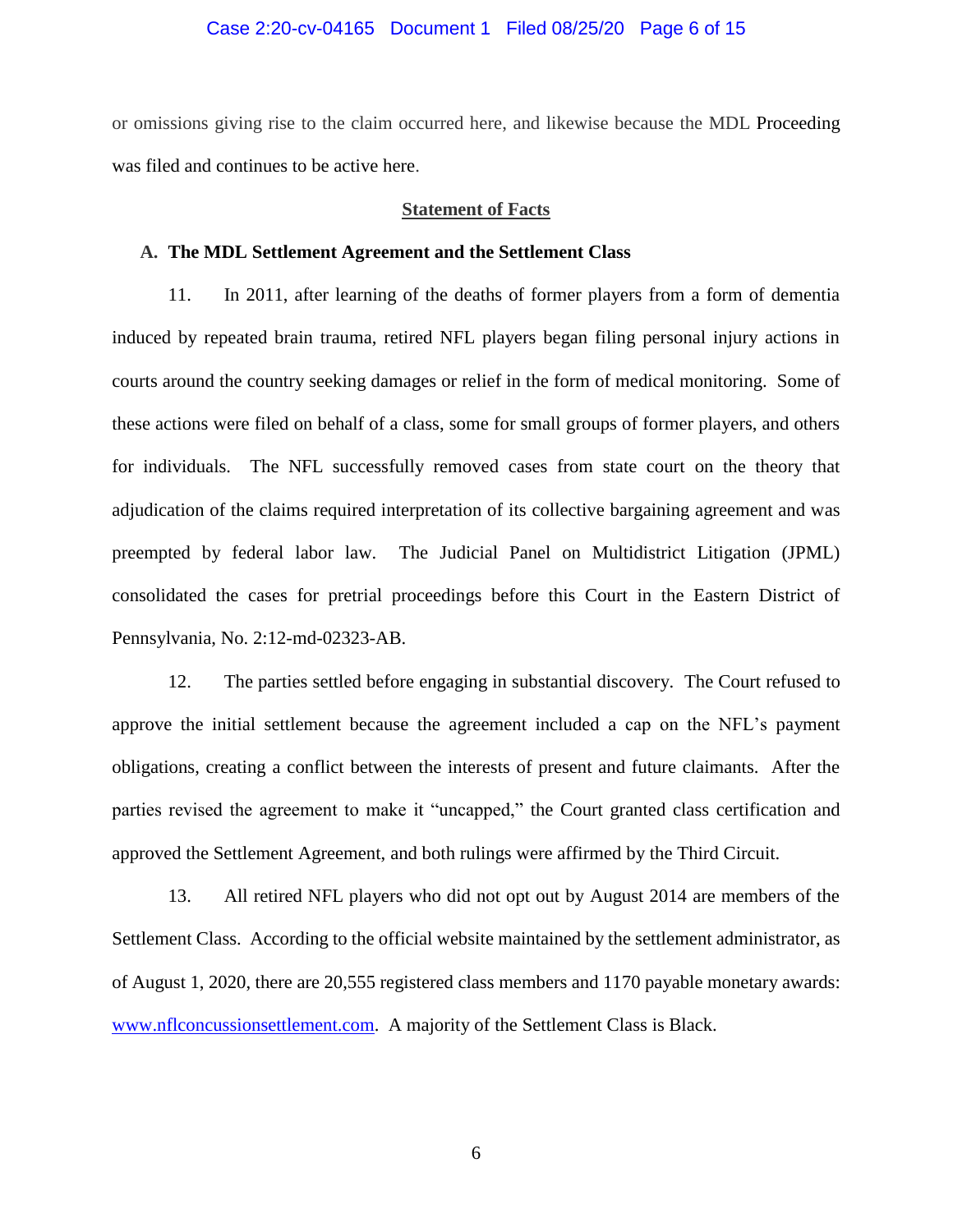### Case 2:20-cv-04165 Document 1 Filed 08/25/20 Page 7 of 15

14. Under the Settlement Agreement, a former player who has a "Qualifying Diagnosis" is eligible for monetary benefits. The Qualifying Diagnoses are: Level 1.5 Neurocognitive Impairment (moderate to severe decline/early or mild dementia); Level 2 Neurocognitive Impairment (severe decline/moderate dementia); Alzheimer's; Parkinson's; Amyotrophic Lateral Sclerosis (ALS); and for former players who died prior to the effective date of the Settlement but not after, Death with Chronic Traumatic Encephalopathy (CTE). Diagnoses of those conditions qualify primarily – but not exclusively – if rendered by physicians approved by the NFL (a MAF Physician) or in conjunction with the NFL's Baseline Assessment Program (BAP). The BAP is intended both to identify symptoms of eligible conditions and to collect data for comparison to later testing, to establish any subsequent decline in a retired player's cognitive functioning. As of August 1, 2020, 12,180 Settlement Class members have attended BAP appointments. Monetary awards under the Agreement go up or down based on Qualifying Diagnosis, age at the time of diagnosis, and number of NFL seasons (if fewer than five), among other factors.

15. Claims for monetary awards are first reviewed by the Claims Administrator. Appeals of claims determinations are to the Court, but the Settlement established an Appeals Advisory Panel to assist in the review of contested claims. The Court has delegated its authority under the Agreement to review appeals to one or more Special Masters. The Special Masters have adopted Rules to govern appeals. The Special Master's conclusions of law are subject to *de novo* review by the Court. The Special Master's decisions are otherwise final under the Court's appointment order.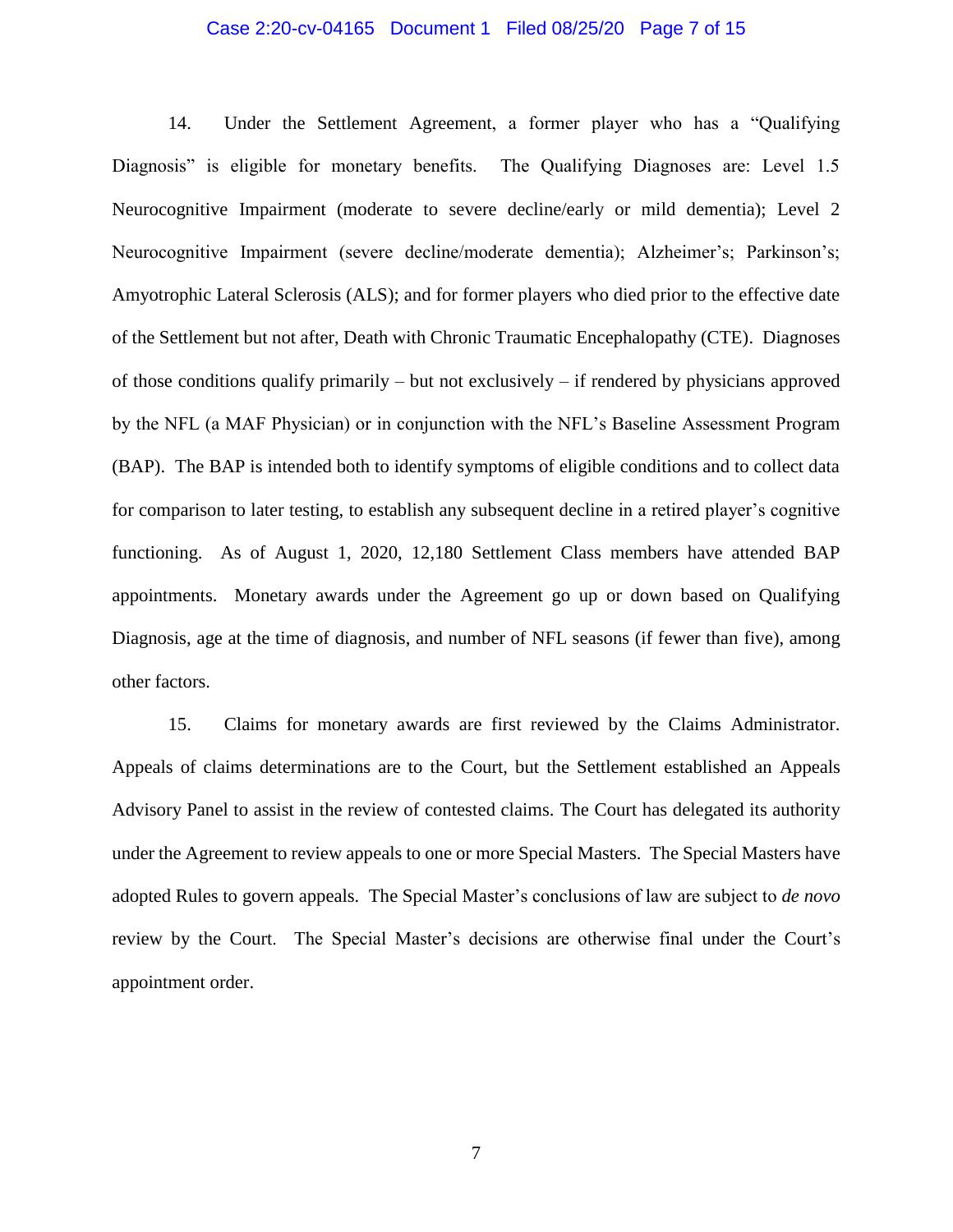# **B. The NFL Has Exploited the Settlement Agreement to Encourage Overt Racial Discrimination**

16. Exhibit A-2 to the Settlement Agreement identifies the neurological test battery to be administered and the "specific impairment criteria" used to satisfy the Qualifying Diagnosis of Level 1.5 or Level 2 Neurocognitive Impairment. Exhibit A-2 also lays out the manner in which test results are to be used to assess overall cognitive functioning.

17. Section 4 of Exhibit A-2 provides: "There are 5 domains of cognitive functioning. In each domain, there are several tests that contribute 3, 4 or 6 demographically adjusted test scores for consideration." When arguing against compensation for Black former players in the claims administration process, the NFL has repeatedly argued that all "demographic adjustments" in retirees' scores must include adjustment by race.

18. Under the Settlement Agreement, a player's cognitive decline is assessed based on "and in accordance with the standardized neuropsychological testing protocol" in Exhibit A-2. Exhibit A-2 defines the required decline in terms of a statistical comparison of the former player's scores on the neuropsychological test battery with the scores of a reference population: "The basic principle for defining impairment on testing is that there must be a pattern of performance that is approximately 1.5 standard deviations (for Level 1 Impairment), 1.7-1.8 standard deviations (for Level 1.5 Impairment) or 2 standard deviations (for Level 2 Impairment) below the person's expected level of premorbid [pre-injury] functioning." The "expected level of premorbid functioning" is considered to be the mean (the arithmetic average) of scores for the relevant population, and the level of decline equals the difference between the former player's scores and the mean scores. Those differences are translated to standard deviations by converting raw scores (the actual number of correct responses) to "T-scores" which are based on the reference population's mean and standard deviation.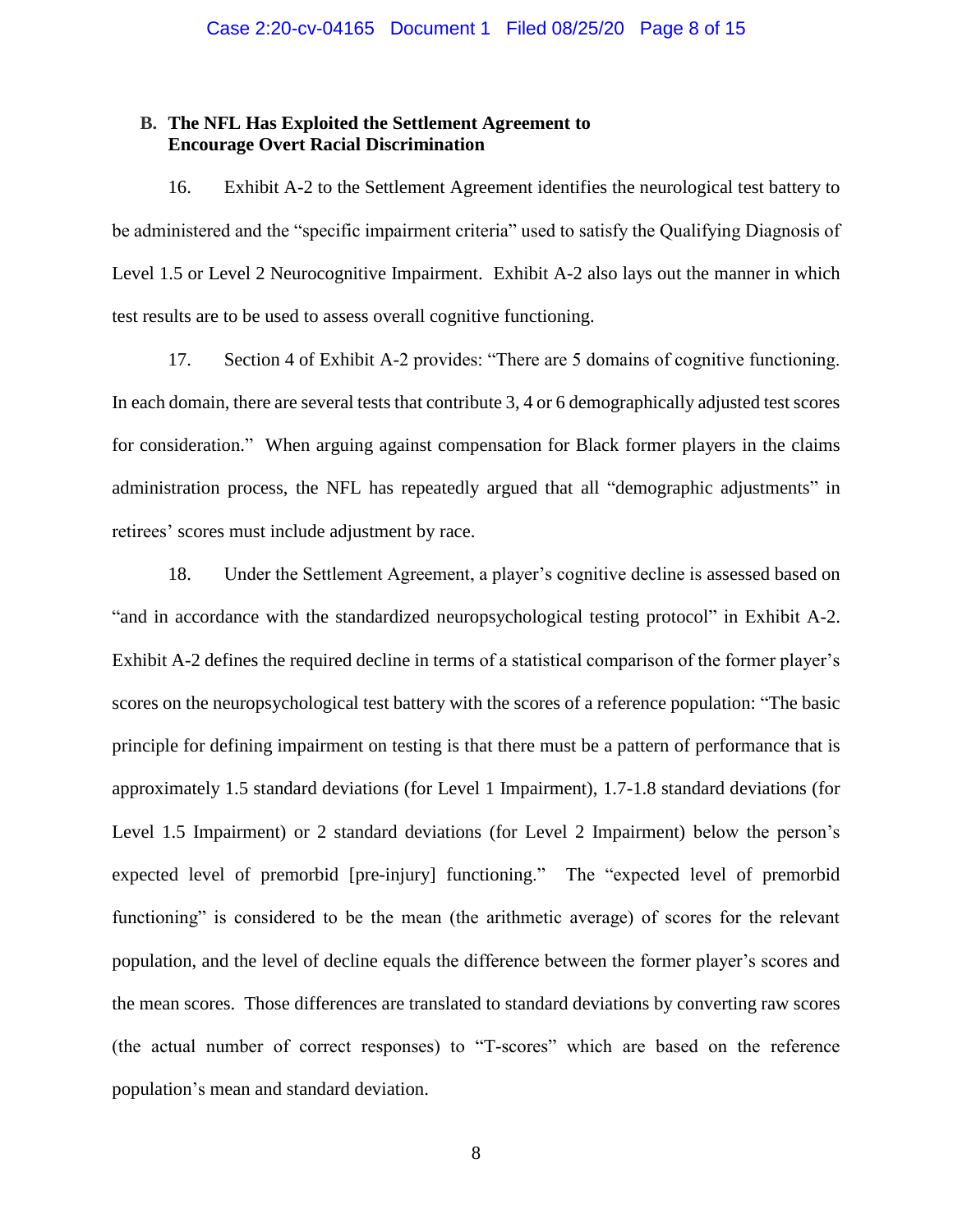### Case 2:20-cv-04165 Document 1 Filed 08/25/20 Page 9 of 15

19. Using a reference population with a lower mean makes it harder to qualify, because a lower present-day score is needed for a T-score the same distance below the mean. Because the NFL has insisted on using different reference populations for Black former players and White former players, in which the mean for Black players is lower than the mean for White players, it is harder for Black players to qualify than if all players were assessed on the basis of scores scaled from the same general population.

20. In litigating claims under the Agreement, the NFL has repeatedly insisted that applicants' scores must be "race-normed" by using separate Black and White reference populations – a position that greatly reduces Black players' chances of success. The NFL (in papers filed on behalf of both Defendants named here) has thus argued that a retired player can qualify for a monetary award only on the basis of a particular combination of scores on neuropsychological tests, and that these scores must be adjusted for the retired player's race. In support of this contention, the NFL has cited a notation in Exhibit A-2 to the Settlement Agreement that "Test selection in the domains was based on the availability of demographically-adjusted normative data for Caucasians and African-Americans."

21. The NFL's claims administration papers have also cited and relied upon "Heaton, et al., Revised comprehensive norms for an expanded Halstead-Reitan Battery: Demographically adjusted neuropsychological norms for African American and Caucasian adults. Professional Manual (2004)." (This reference is to the work of Robert Heaton, who has gathered "race-normed" data of the type described above.)

22. In 2017, two years after the Settlement Agreement went into effect, the NFL and Class Counsel developed a Clinician's Interpretation Guide for the BAP ("the BAP Guide") that expressly urges clinicians to "correct" test scores based on a retired player's race. SM Decision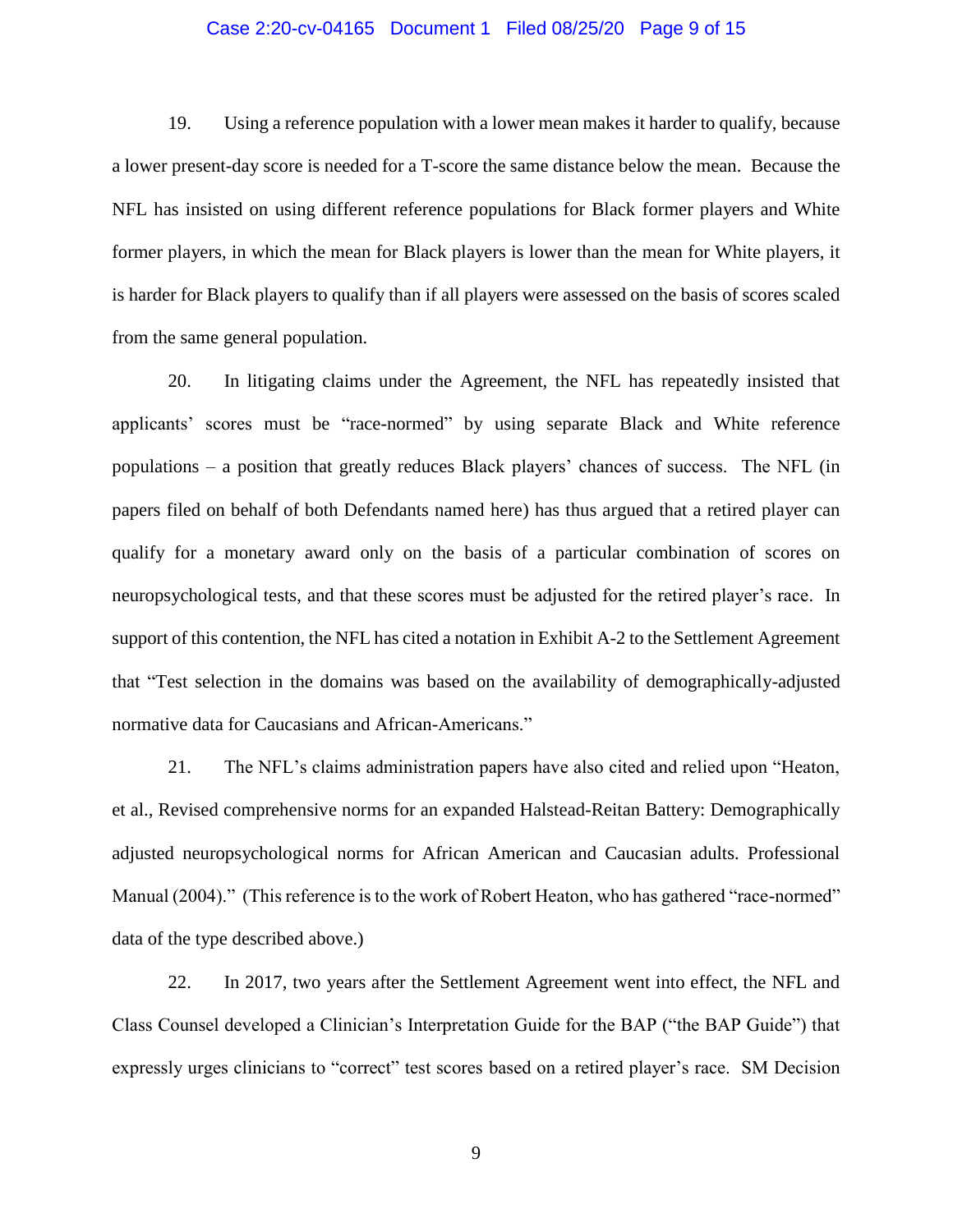### Case 2:20-cv-04165 Document 1 Filed 08/25/20 Page 10 of 15

at 9. Specifically, the manual requires clinicians to "Convert test scores to demographicallycorrected T-scores via ACS software (*use of the full demographic correction is recommended*) or Revised Comprehensive Norms for an Extended Halstead-Reitan Battery." *Id.* (emphasis added by Special Masters). In the ACS testing software, "full demographic correction" includes adjusting scores based on a player's race. And the mention of "Revised Comprehensive Norms" is a reference to the "Heaton norms." The BAP Guide was developed confidentially by the NFL and Class Counsel in "a collaborative and iterated process," SM Decision at 9, with *no* opportunity for Class members to be heard. The BAP Guide remains confidential.

23. In several instances, the NFL has referred to the race-based manipulation of Black players' scores as "industry-standard" and has asserted that BAP neuropsychologists "most commonly use" them. Citing the BAP Guide, the NFL has gone so far as to state that these norms "are mandated in the BAP," even though the Settlement Agreement does not say so.

24. More recently, when a Black retired player challenged the use of race-norming before the Appeals Advisory Panel, the NFL argued that race norms "can be used," even if they are not "mandated" under the Settlement Agreement, and advocated for their use in that player's case. Moreover, even in that particular case, the NFL argued that the presumption should be in favor of race-norming, and that any clinician who decided to calculate T-scores in a race-neutral manner must explicitly explain their decision *not* to engage in race-norming and must give a "clinically reasonable explanation" for not doing so. Regardless of variations in the NFL's language, the outcome has been the same: Black retirees' scores have been artificially manipulated, and the NFL has successfully challenged testing which does not use those race-based "norms."

25. The NFL has also advocated for race-based manipulation of scores when litigating individual claims before the Special Masters. The NFL has actively opposed testing that did *not*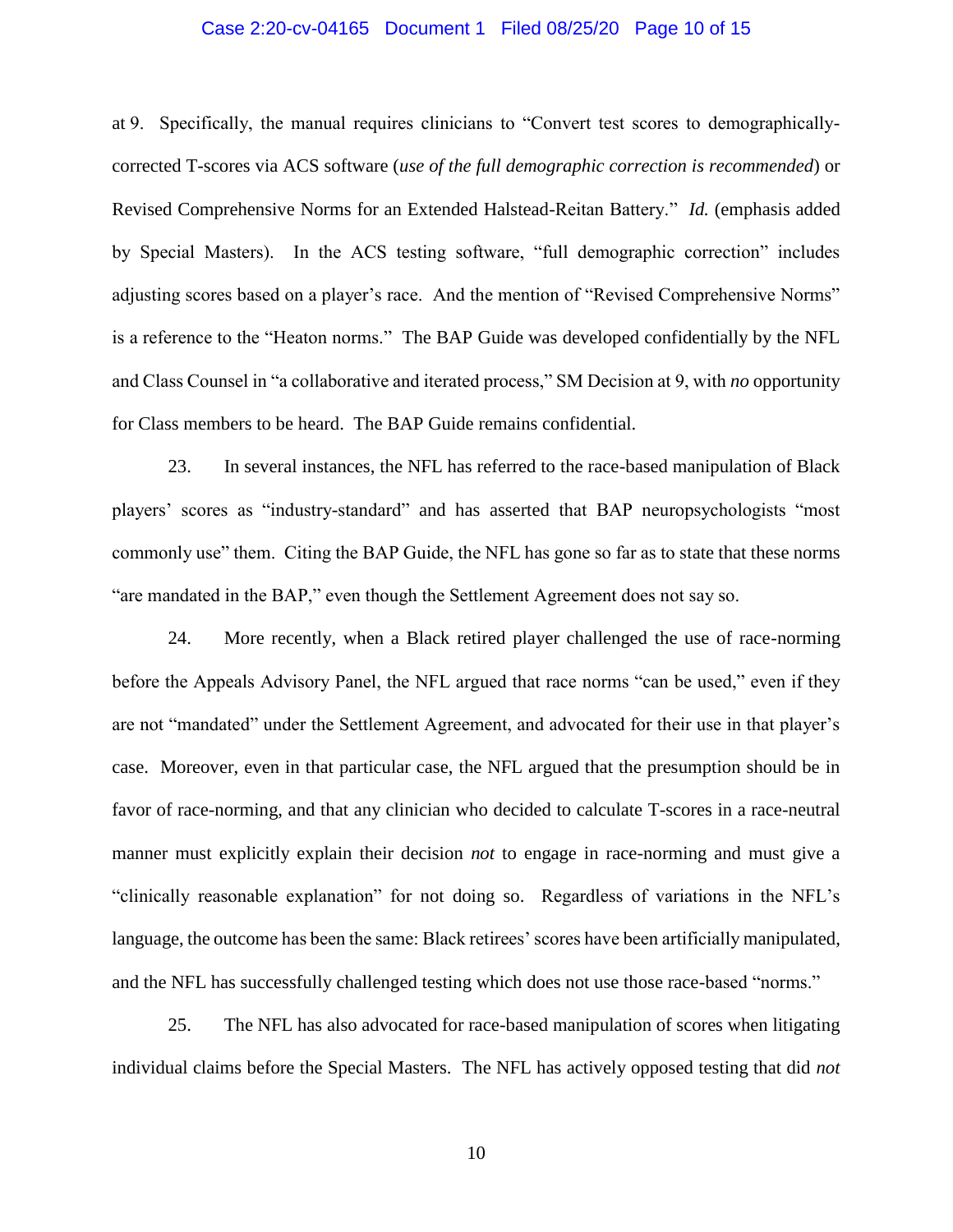### Case 2:20-cv-04165 Document 1 Filed 08/25/20 Page 11 of 15

employ race-norming, arguing that a retired player may only qualify for a monetary award on the basis of a particular combination of scores on neuropsychological tests, and that the scores should be adjusted for the retired player's race. For example, on August 3, 2020, the NFL argued that a Black retired player should not qualify for compensation, even though he had received qualifying test scores for Level 2 Impairment, in part because the evaluating clinician "corrected only for age (without providing any rationale for his decision not to use full *demographic* corrections)." (Emphasis added.) The NFL then proceeded to correct the player's scores "for age, education, *and ethnicity*" (emphasis added), which the NFL characterized as "the appropriate norms" for adjusting players' test scores.

26. Upon information and belief, the consulting neuropsychologists involved in claims administration under the Settlement Agreement have accepted the NFL's position and applied the "race-normed" scores as being required by the Settlement testing protocol, even though they are not. For example, an October 2018 report by an Appeal Advisory Panel Consultant stated that: "The NFL settlement guidelines are very specific in requiring the use of the Heaton norms for several tests." And on June 15, 2020, a consulting psychologist working for the settlement administrator commented that a Black player's test scores that were *not* race-normed did "not comply[] with the language and intent of the settlement around demographic adjustments." Similarly, the 4/20/17 MAF Physician Manual prepared as part of settlement administration – and, upon information and belief, approved by the NFL – directly supports the use of race-norming.

### **CLASS ACTION ALLEGATIONS**

27. Plaintiffs seek certification of a class pursuant to Fed. R. Civ. P.  $23(b)(1)$ , (2) and/or (3). That class is defined as follows:

Each individual who received testing under the Settlement Agreement as part of the Baseline Assessment Program, or in connection with his evaluation by any Qualified Monetary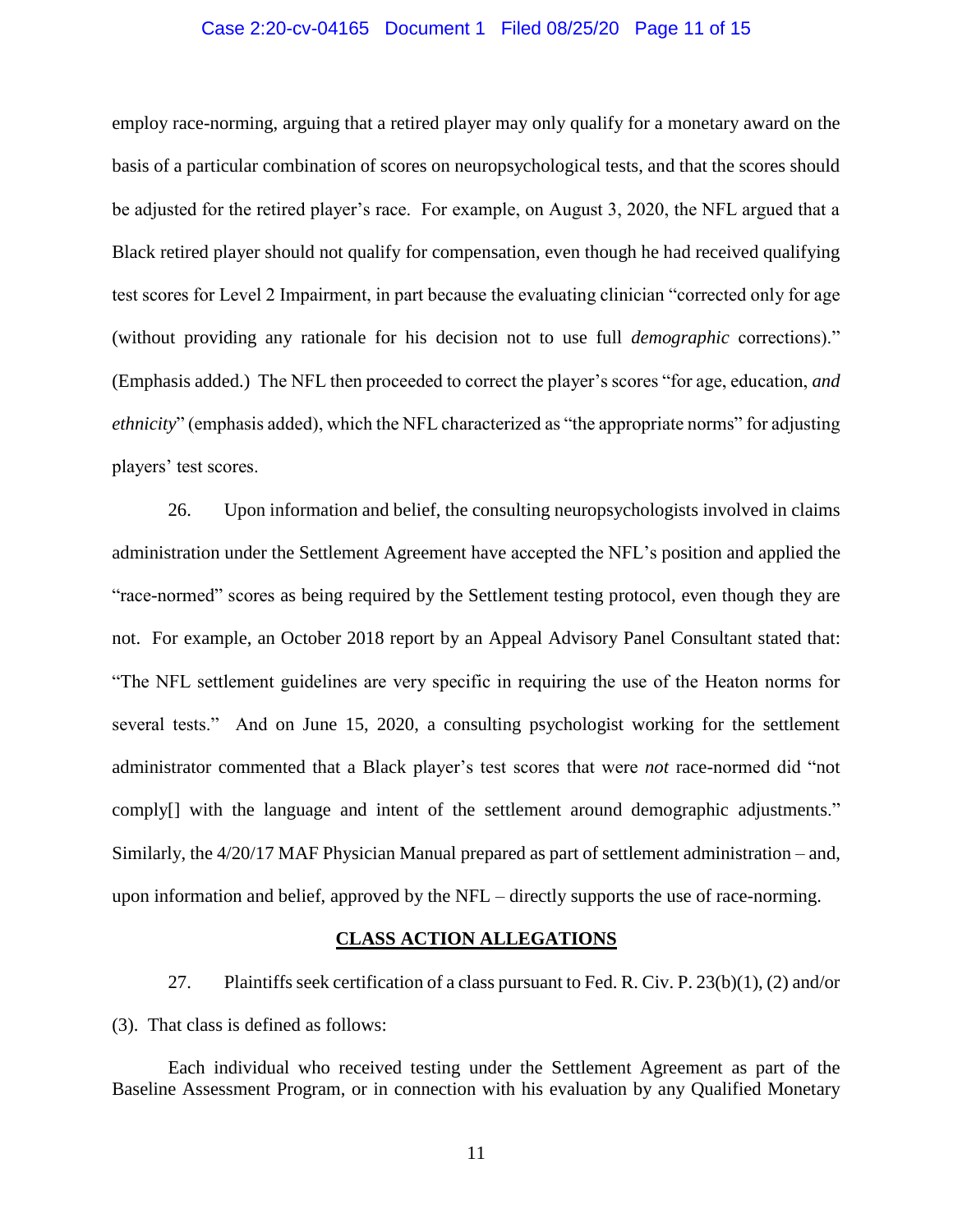### Case 2:20-cv-04165 Document 1 Filed 08/25/20 Page 12 of 15

Award Fund physician, and whose test results were subjected to any form of adverse adjustment based on that individual's status as Black or African-American.

28. The proposed class is numerous, because more than 12,000 Settlement Class member have received BAP testing (and, upon information and belief, several thousand have received MAF testing), and a majority of the Settlement Class members are Black.

29. Plaintiffs are adequate representatives of the class because they were subjected to the same racially discriminatory manipulation as other class members, have no conflicts of interest with the class, and have retained counsel knowledgeable as to both class actions and the subject matter of both the MDL Proceeding and the Settlement Agreement, as well as the underlying phenomenon of mild traumatic brain injury caused by pro football.

30. Several questions of law and fact are common to the class, including whether (1) the NFL's practices have caused the Agreement to be enforced in such a way that it is unequal to Black Settlement Class members, and (2) the NFL has deprived Plaintiffs of the full and equal benefit of the MDL Proceeding.

31. The proposed class meets the requirements of Rule 23(b)(1), because inconsistent or varying standards for "race-norming" in connection with ongoing adjudications of Settlement Class claims are likely to create incompatible standards of conduct for the NFL and for the professionals involved in administering the Settlement Agreement and providing testing related to that Agreement.

32. The proposed class also meets the requirements of Rule 23(b)(2), because (as explained above), the NFL has acted in substantially similar ways as to all class members, so that final injunctive and declaratory relief is appropriate respecting the class as a whole.

33. And finally, the proposed class meets the requirements of Rule 23(b)(3), because class members have no particular interest in individually controlling the prosecution of separate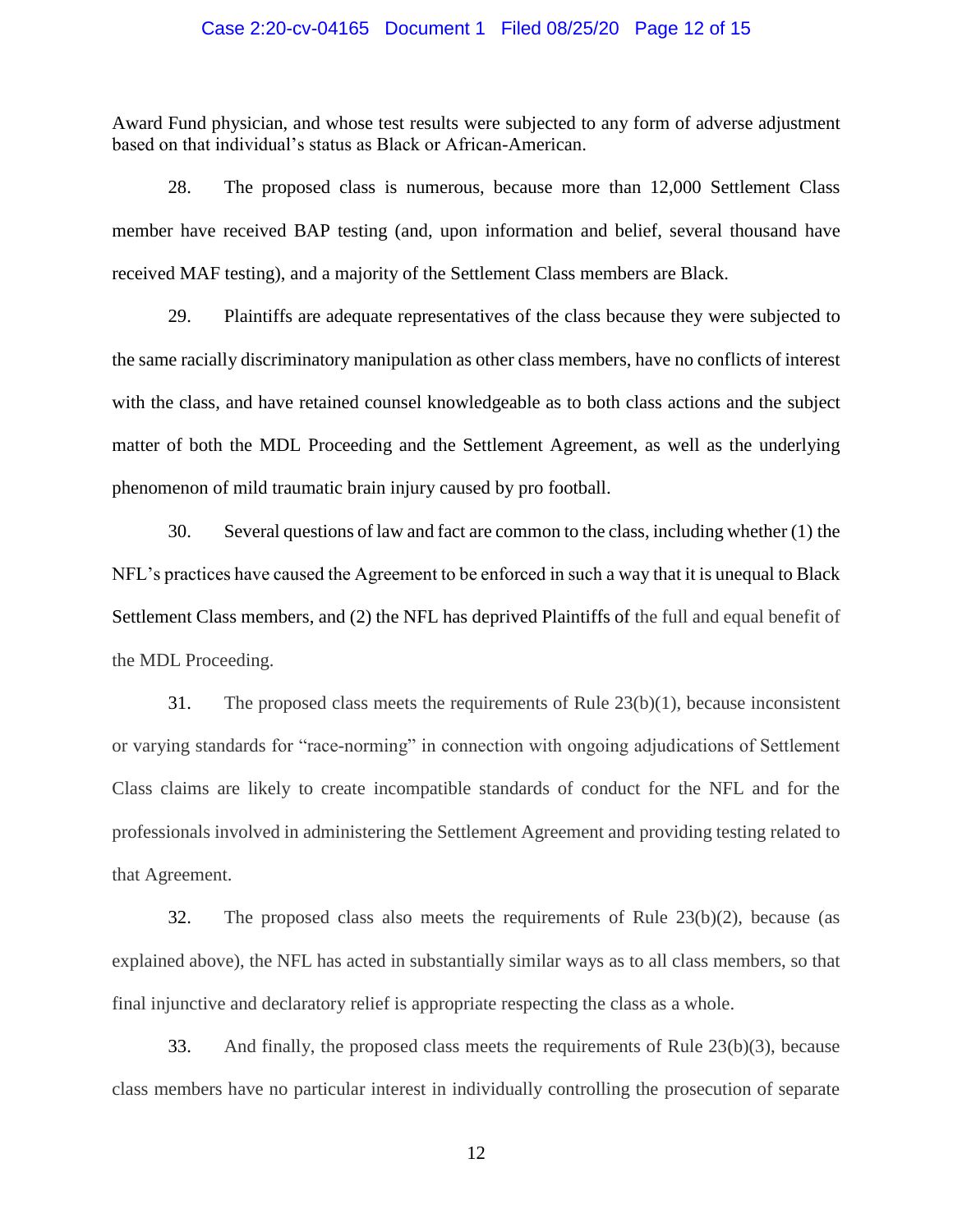### Case 2:20-cv-04165 Document 1 Filed 08/25/20 Page 13 of 15

actions. Similarly, to the best of Plaintiffs' counsel's knowledge, there is no existing litigation based on this controversy, other than litigation commenced or prompted by Plaintiffs' counsel. The litigation is well-situated for concentration in this Court, because the MDL Proceeding was filed here and continues to be administered and overseen by the Court here. And because the central issue in the case is whether the NFL has caused or enforced the application of a readilyidentifiable set of racial manipulations to class members' scores, the discovery and proof of the class's claims is not likely to be difficult.

### **COUNT ONE**

(Deprivation of Equal Rights Under the Law, 42 U.S.C. § 1981)

34. Plaintiffs repeat and reallege the contents of paragraphs 1-33 as if fully set forth herein.

35. Plaintiffs and the NFL are parties to a contract, namely the Settlement Agreement.

36. The NFL has caused that Agreement to be administered in such a way that Plaintiffs and all other Black Settlement Class members similarly situated are denied the same rights under the Settlement to compensation for injuries as White Settlement Class members. Thus, they are being denied "the same right in every State and Territory to [make and enforce contracts,](https://www.law.cornell.edu/definitions/uscode.php?width=840&height=800&iframe=true&def_id=42-USC-1564011560-1355666429&term_occur=999&term_src=title:42:chapter:21:subchapter:I:section:1981) . . . as is enjoyed by white citizens."

37. By causing the Agreement to be administered in such a way that Plaintiffs and other Black Settlement Class members do not have the same right to compensation for injuries as White Settlement Class members, the NFL has also denied Plaintiffs and other Black Settlement Class Members "the same right in every State and Territory . . . to sue, be parties, give evidence, and to the full and equal benefit of all laws and proceedings for the security of persons and property as is enjoyed by white citizens."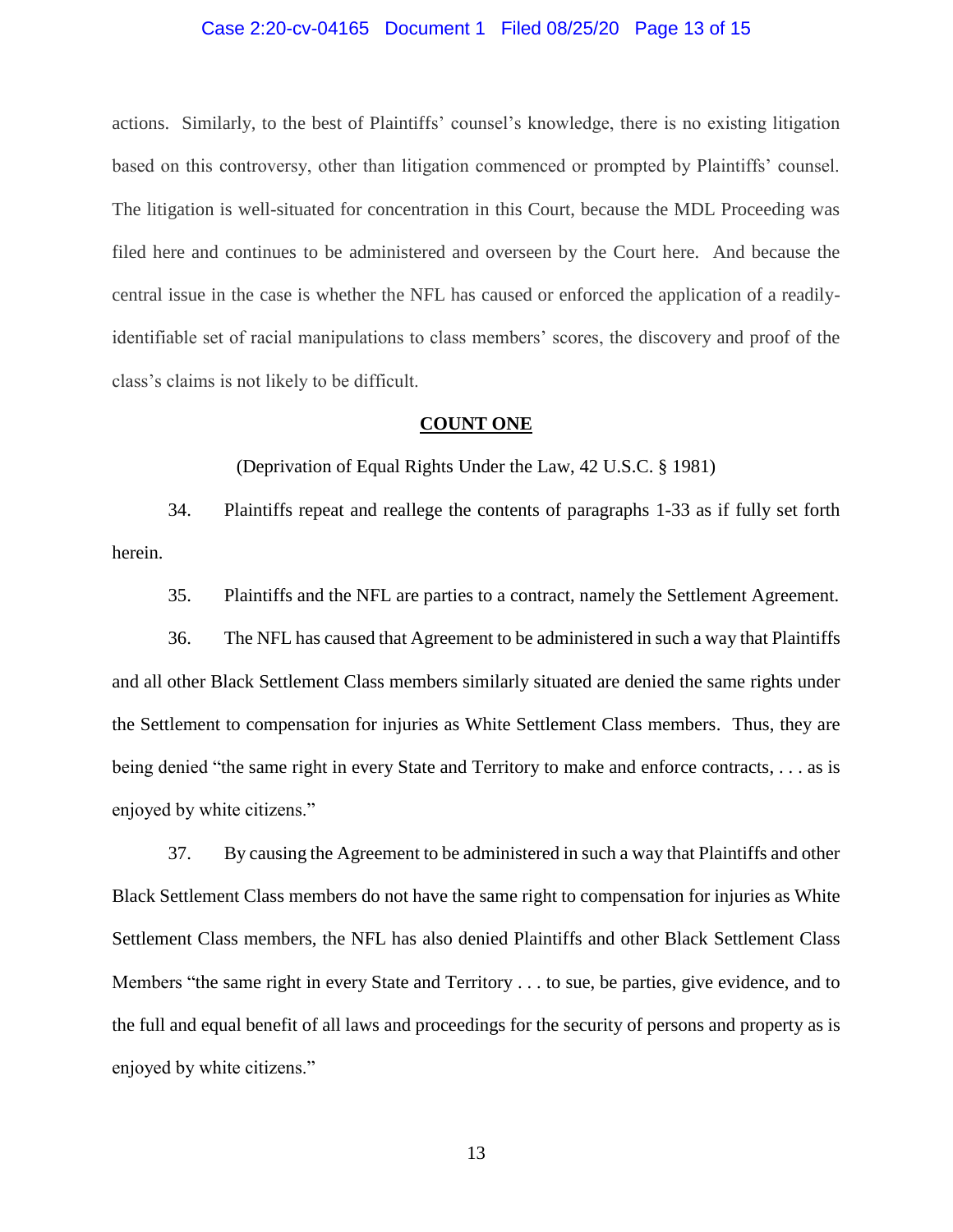## Case 2:20-cv-04165 Document 1 Filed 08/25/20 Page 14 of 15

38. As a result of the NFL's actions, Plaintiffs have endured pain, suffering, embarrassment and humiliation. These injuries are a direct result of the NFL's intentional racial discrimination directed towards Plaintiffs and all others similarly situated.

WHEREFORE, Plaintiffs demand relief as follows:

- a. A declaration that the compelled or presumptive use of race-adjusted normative data to the detriment of Black Settlement Class members under the auspices of the Settlement Agreement is illegal under federal law;
- b. An award of damages to Plaintiffs and all other class members to compensate them for their pain, suffering, embarrassment and humiliation, but not including their lost benefits under the Agreement;
- c. An award of punitive damages;
- d. An appropriate award of attorneys' fees and expenses under statutory or common law; and
- e. Such other relief at law or in equity that the Court may deem just and proper.

## **JURY TRIAL DEMANDED**

Pursuant to Fed. R. Civ. P. 38, Plaintiffs demand a trial by jury of all issues so triable as of right.

Dated: \_\_August 25, 2020\_\_\_ \_\_\_/s/ *Cyril V. Smith* \_\_\_\_\_

Cyril V. Smith\* Zuckerman Spaeder LLP 100 E. Pratt Street, Suite 2440 Baltimore, MD 21202 (410) 332-0444 [csmith@zuckerman.com](mailto:csmith@zuckerman.com)